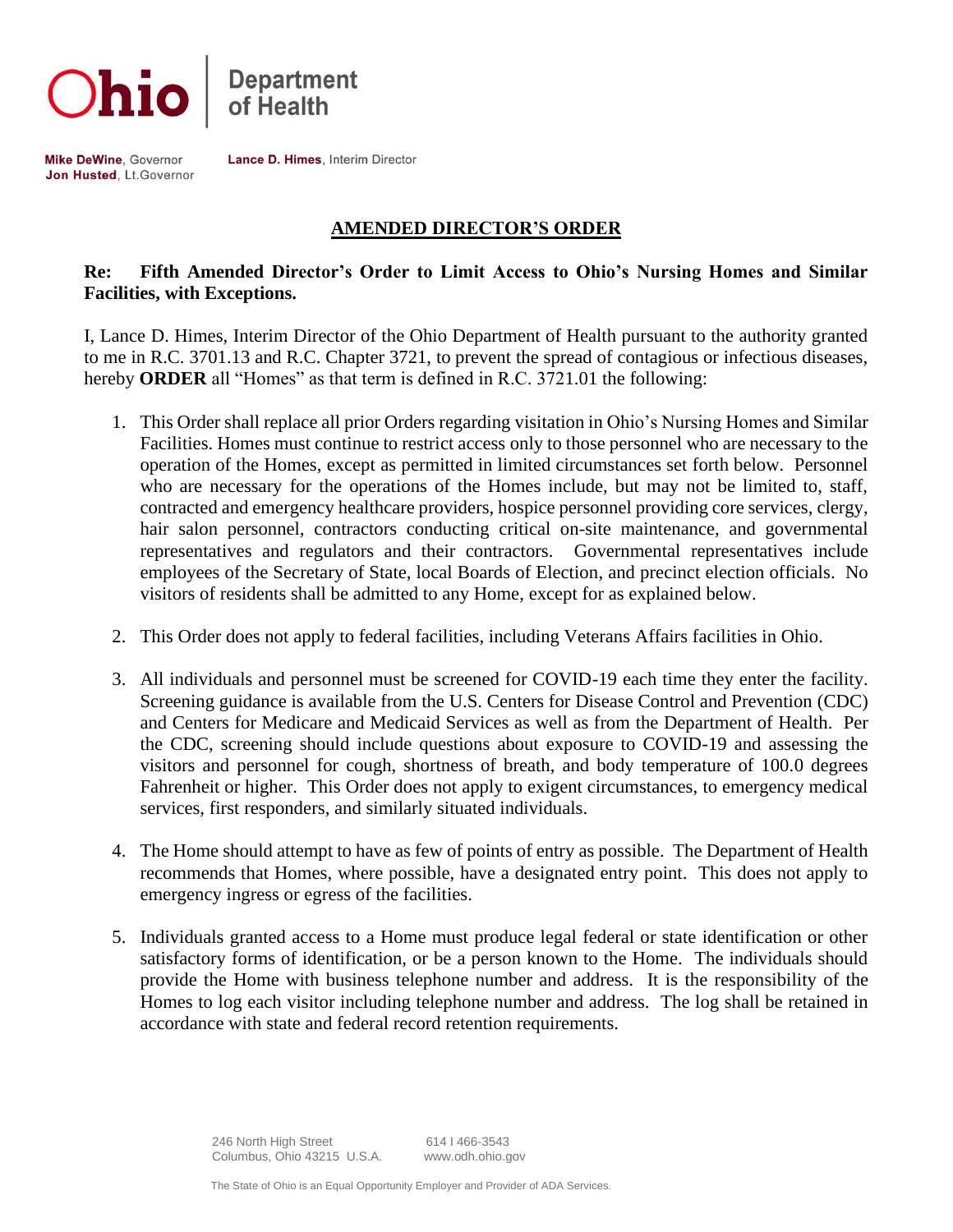- 6. Residents must be allowed to discharge from Homes at any time and in accordance with applicable state and federal law, understanding that residents that then return to the Homes while this Order is in effect are subject to the directives above.
- 7. Homes shall comply with infection control precautions located in Ohio Administrative Code 3701- 17-11(D) and 3701-16-12(C).
- 8. Homes are required to regularly report visitation information to the State via an online dashboard. Visitation information shall be regularly reported to the State in accordance with guidelines developed by the Department of Health and the Department of Aging. Homes required to report shall register with the State no later than October 19, 2020 via an online dashboard at [https://coronavirus.ohio.gov/.](https://coronavirus.ohio.gov/)
	- A. For the purpose of this Order, visitation information includes all the following:
		- i. Facility name;
		- ii. Facility type;
		- iii. Facility contact information;
		- iv. Facility county;
		- v. Visitation status;
		- vi. Visitation hours;
		- vii. Total outdoor visitations;
		- viii. Total indoor visitations;
		- ix. Total visitations;
		- x. Maximum visitation time;
		- xi. Total visitation hours; and
		- xii. Total visitors.
	- B. Homes may permit residents to have visitors in accordance with the guidelines and exceptions set forth below. Homes shall do the following as they prepare for and assess their readiness to commence visits:

### i. **Facility planning:**

- a.Homes shall evaluate all the following as a part of developing a comprehensive plan to facilitate, implement, and oversee visitation:
	- 1. Case status in surrounding community;
	- 2. Case status in the nursing home(s):
	- 3. Staffing levels;
	- 4. Access to adequate testing for residents and staff;
	- 5. Personal protective equipment supplies; and
	- 6. Local hospital capacity.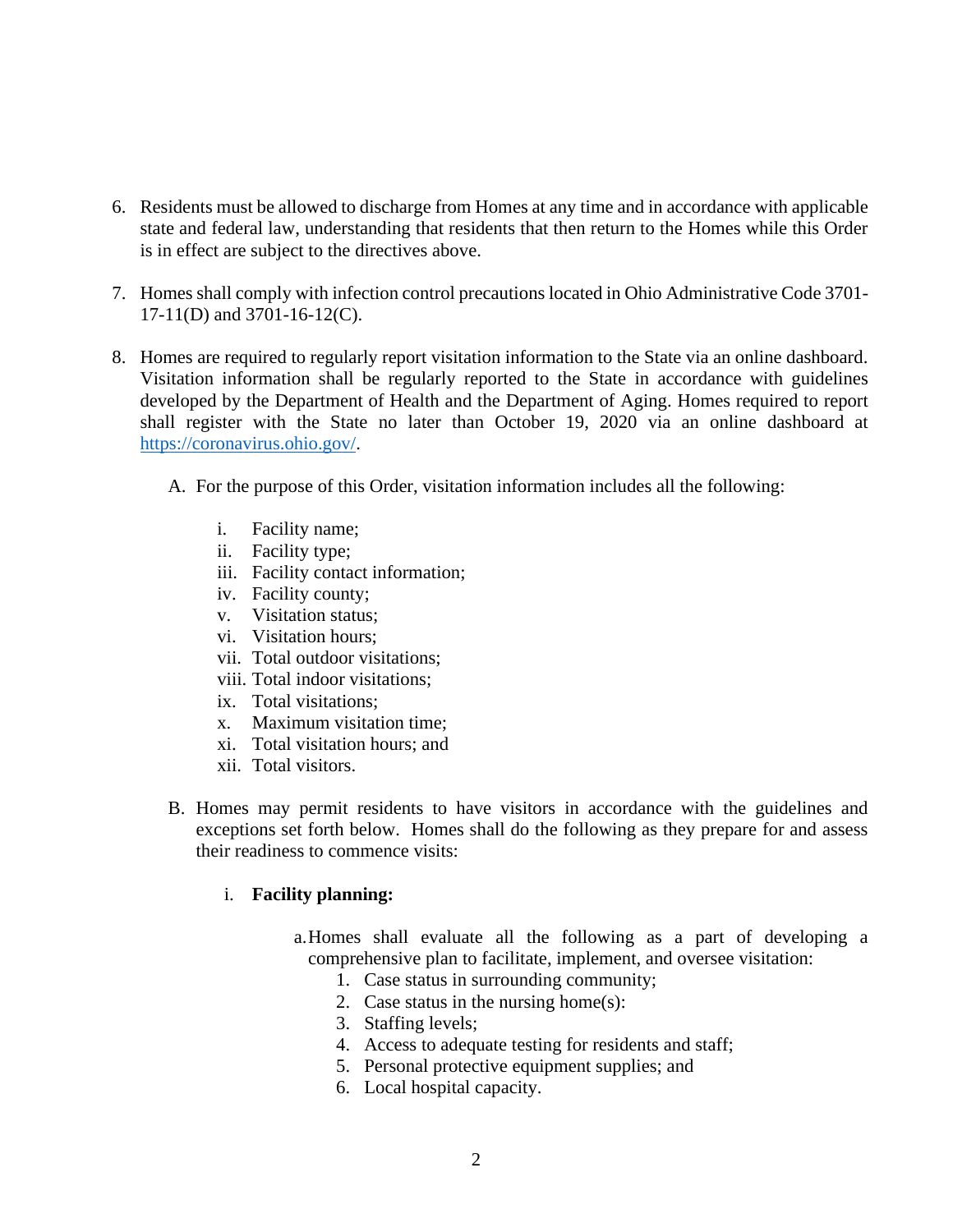- b.Homes shall carefully consider all implications for resident physical and mental well-being when determining how to facilitate visitation.
- c.Homes shall develop visitation policies that include screening visitors consistent with the requirements in Paragraph 2 of this Order and maintaining a log of visitors that includes, at a minimum, name and contact information. The log shall be retained in accordance with state and federal record retention requirements. Policies and logs shall be made available upon request to residents, visitors, the Department of Health, and any representative of the Office of the State Long-Term Care Ombudsman.
- d.Homes shall have adequate staff on site to screen visitors as required by this Order.
- e.Homes shall be in substantial compliance with the testing requirements for all staff as established by the May 27, 2020 director's Order for the testing of the residents and staff of all nursing homes and the August 20, 2020 Order for the testing of the residents and staff of all residential care facilities or future orders issued by the Department of Health for testing.
- f. Homes shall remind residents about the risks of the spread of COVID-19 and the appropriate safety measures to take to protect themselves and their visitors.

#### **ii. Visitation requirements:**

- a.Homes may permit residents to have visitors so long as all safety standards and requirements of this Order are met.
- b.Homes shall screen visitors for COVID-19 symptoms, including symptoms assessment and questions about exposure to COVID-19.
- c.Homes shall require visitors to wear a face covering during the entire visit and residents, where possible, should also wear a face covering during the visit. For purposes of this Order, a face covering is defined as a surgical or procedural mask supplied by the Home. Homes may not permit any visitation to occur if visitors are not wearing a face covering.
- d.Homes are encouraged to test visitors, if feasible. If so, facilities should prioritize testing visitors that visit regularly (e.g., weekly), although any visitor can be tested. Facilities may also encourage visitors to be tested on their own prior to coming to the facility (e.g., within 2–3 days) with proof of negative test results and date of test.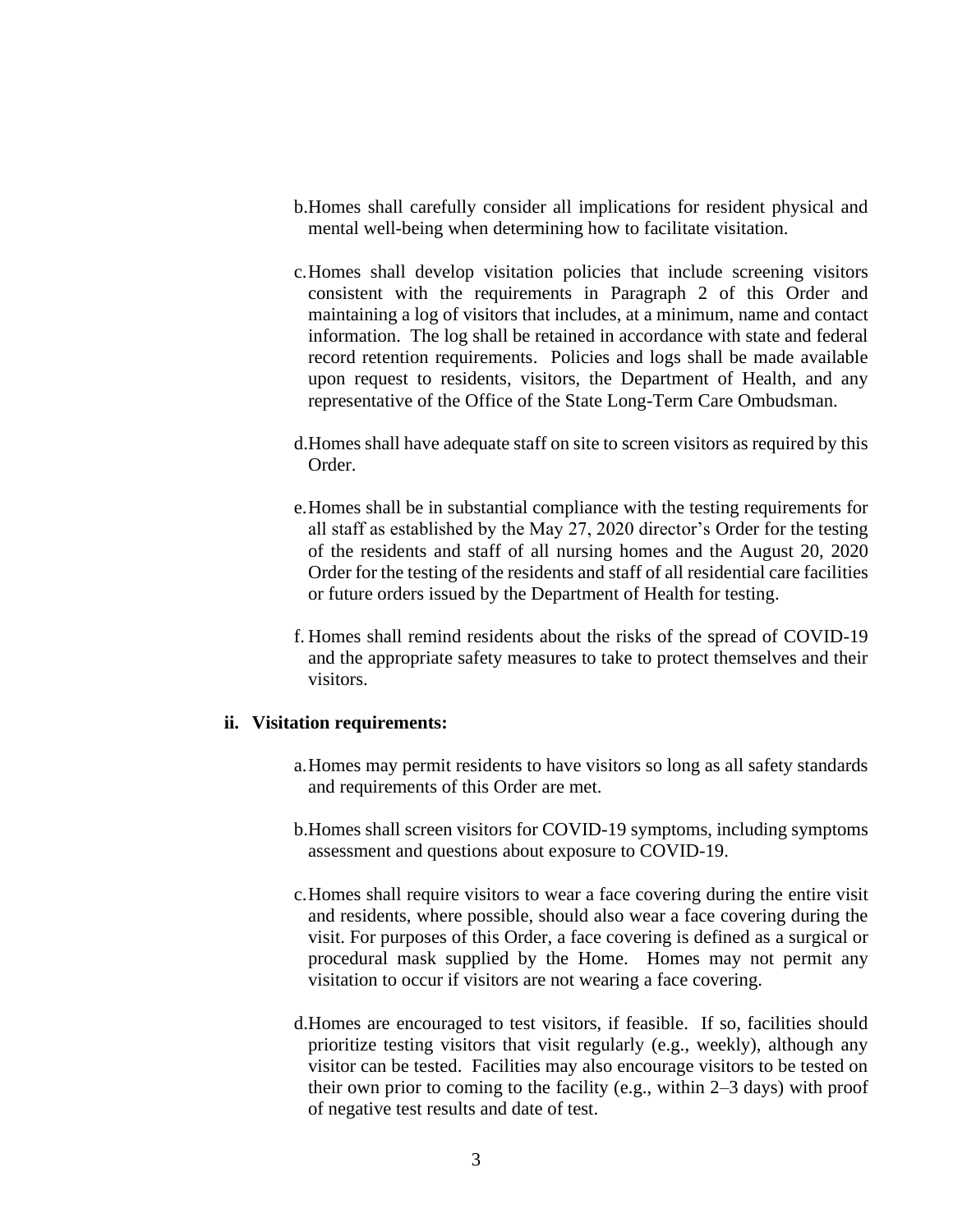- e.All visitors shall be at an age of maturity to facilitate social distancing and not be a distraction to other residents, visitors, or staff and able to wear a face covering.
- f. No more than two visitors shall be permitted per resident per visit.
- g.If more than one resident has a visitor, or a resident has multiple visitors, the Home shall provide enough space to permit visitors and residents to maintain appropriate distance from each other the entire visit. Social distancing shall be adhered to regardless of where the visit takes place.
- h.Homes shall encourage residents and visitors to have a contact-free visit. If contact does occur, the resident shall wash hands thoroughly following the visit and, if possible, change clothes following the visit.
- i. Items and surfaces such as wheelchairs, tabletops, or other touched items shall be cleaned and disinfected between visits.
- j. Hand sanitizer shall be made available to visitors and residents for use before, after, and during the visit.
- k.Visits must be scheduled with the Home in advance. Visitors will be provided a time for the visit as well as the length of the visit in advance of the visitation date.
	- 1. Visitors shall be allotted a maximum of 30 minutes for each visit. Factors to take into consideration include but are not limited to the criteria identified in Paragraph  $(B)(1)(a)$  above as well as visitor county of origin.
	- 2. Visits do not commence until residents and visitors are reunited.

#### **iii. Compassionate care visitation requirements:**

- a.Compassionate care visitation shall comply with all of the visitation requirements in this Order, except as provided in this section.
- b.The following shall apply to all compassionate care visitations:
	- 1. Homes shall permit visitation in compassionate care situations. Compassionate care situations do not exclusively refer to end-of-life situations. Examples of other types of compassionate care situations include, but are not limited to: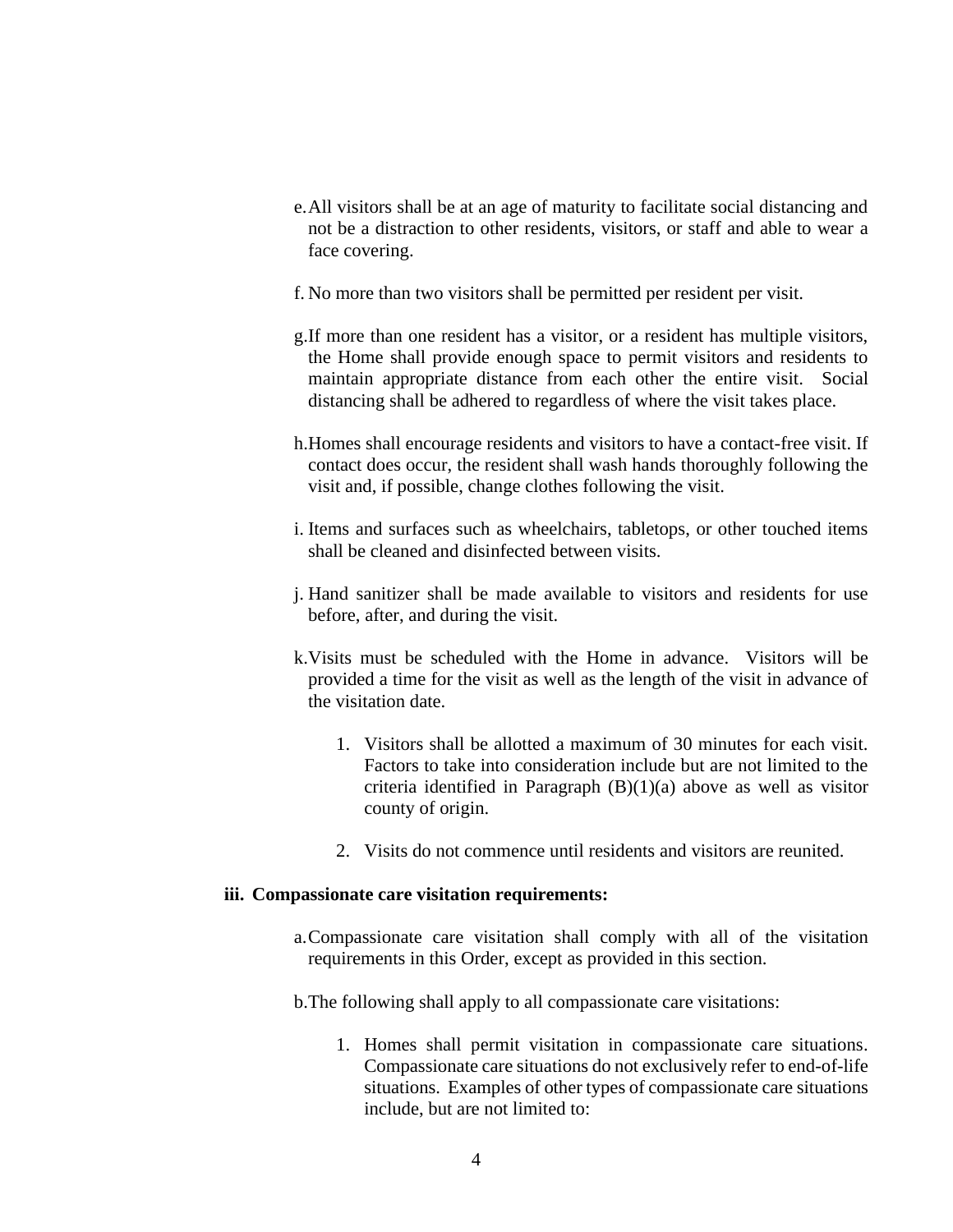- a. A resident, who was living with their family before recently being admitted to a Home, is struggling with the change in environment and lack of physical family support.
- b. A resident who is grieving after a friend or family member recently passed away.
- c. A resident who needs cueing and encouragement with eating or drinking, previously provided by family and/or caregiver(s), is experiencing weight loss or dehydration.
- d. A resident, who used to talk and interact with others, is experiencing emotional distress, seldom speaking, or crying more frequently (when the resident had rarely cried in the past).
- 2. Compassionate care visits shall only be conducted in COVID-free areas of Homes.
- 3. All compassionate care visits shall be conducted using social distancing; however, if during a compassionate care visit, a visitor and Home identify a way to allow for personal contact, it should only be done following all appropriate infection prevention guidelines, and for a limited amount of time.
- 4. Through a person-centered approach, Homes should work with residents, families, caregivers, resident representatives, clinicians and the Office of the State Long-Term Care Ombudsman program to identify the need, length, and frequency for compassionate care visits.
- 5. Compassionate care visits should not be conducted on a routine basis, nor should these visits be used to substitute regular routine visits.
- 6. Anyone that can meet the resident's needs such as family members, clergy, or lay persons offering religious and spiritual support shall be permitted to participate in compassionate care visits.

#### **iv. Indoor visitation requirements:**

a.In addition to all other visitation requirements herein, the following shall apply to all indoor visitations: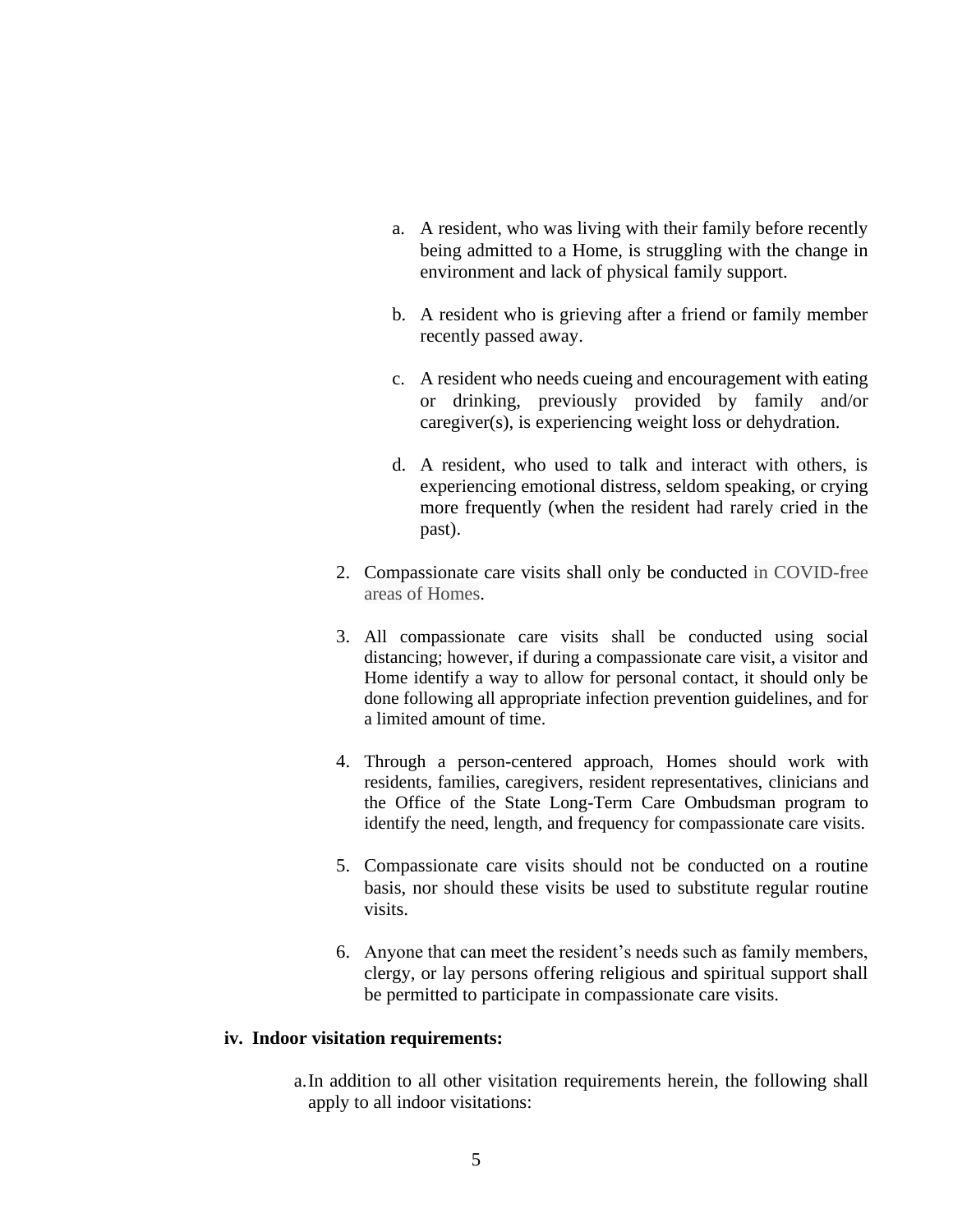- 1. Visitors shall be escorted to and from the designated visitation area by staff of the home.
- 2. Ingress/egress route will be planned to minimize potential contact between visitors and residents/staff.
- 3. Visitation must occur in a designated visitation area that is separate and distinct from where resident rooms are located. The space must be able to be monitored by the Home's staff.
- 4. As part of their visitation policy, each facility will develop a protocol for restroom use by visitors. Use of private, resident restrooms is prohibited.

### **v. Outdoor visitation requirements:**

- a.In addition to all other visitation requirements herein, the following shall apply to all outdoor visitations:
	- 1. Facilities may facilitate indoor and outdoor visitations concurrently.
	- 2. Contingency plans shall be made to address adverse weather as well as accommodations to provide for outdoor visit areas that provide shade for residents that may have sun-sensitivity.

### **vi. Other requirements:**

- a.In addition to all other visitation requirements herein, the following shall apply to all communal activities:
	- 1. To the extent possible and so long as all safety protocols and safe distancing is adhered to, facilities are encouraged to continue offering communal activities for residents who have fully recovered from COVID-19, and for those not in isolation for observation, suspected, or confirmed COVID-19 status, as follows:
		- a. Individuals may eat in the same room with social distancing (limited number of people at tables, spacing by at least six feet, utilizing plastic barriers).